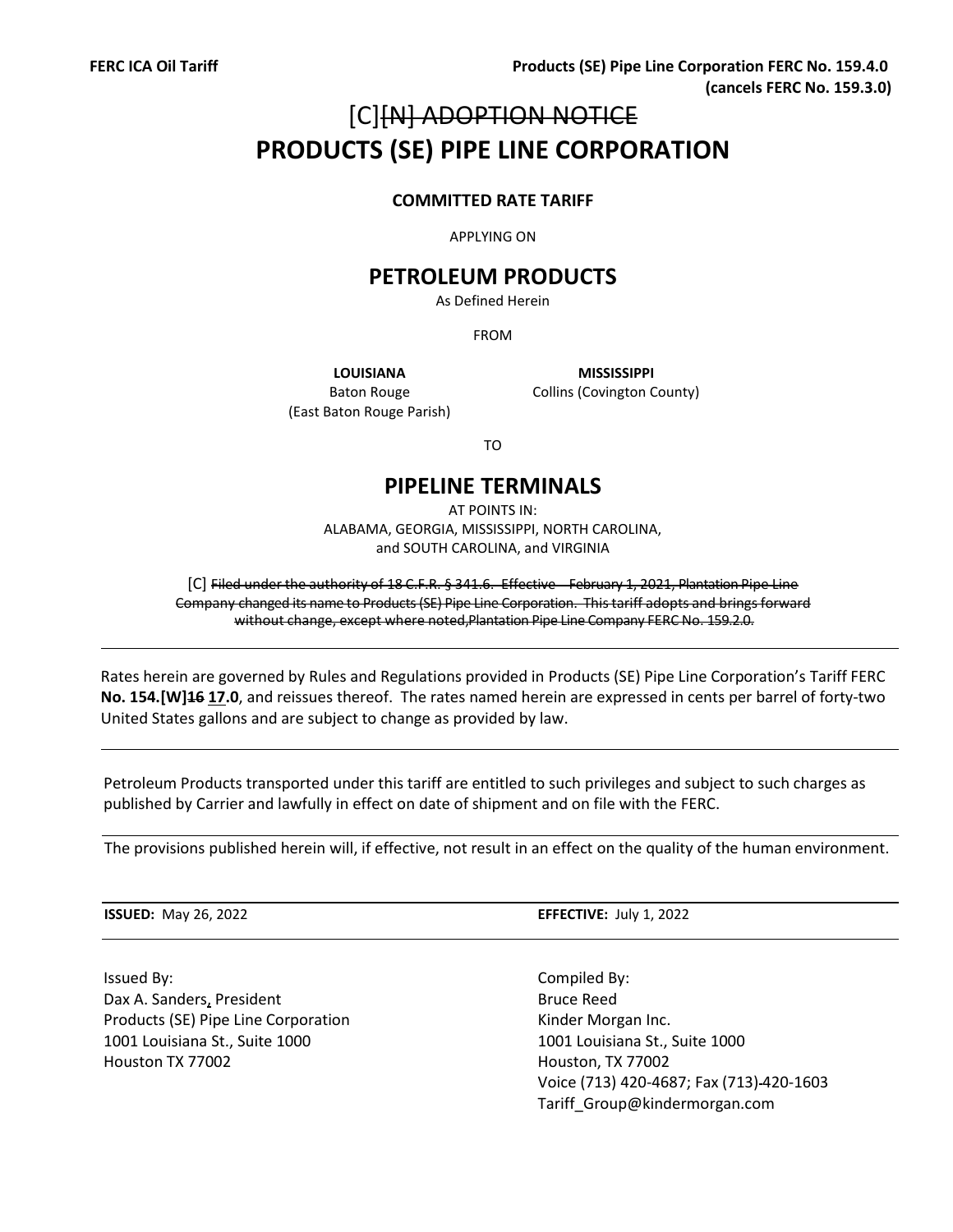#### **ITEM 10 - TABLE OF COMMITTED RATES**

| <b>TO</b>                               |                 | <b>FROM</b>              |                                         |
|-----------------------------------------|-----------------|--------------------------|-----------------------------------------|
|                                         |                 | <b>Committed Rates</b>   | <b>Proportional Committed</b><br>Rates* |
|                                         |                 | Baton Rouge, LA          |                                         |
|                                         |                 | (East Baton Rouge Parish | Collins, , MS                           |
|                                         |                 | and Collins, MS          | (Covington County)                      |
|                                         |                 | (Covington County)       |                                         |
| Athens, GA (Clarke County)              |                 | 194.34                   | 123.78                                  |
| Atlanta (Doraville), GA (DeKalb County) |                 | 194.34                   | 123.78                                  |
| Atlanta (Chattahoochee), GA (Fulton     |                 | 194.34                   | 123.78                                  |
| County)                                 |                 |                          |                                         |
| Belton, SC (Anderson County)            |                 | 194.34                   | 123.78                                  |
| Charlotte, NC (Mecklenburg County)      |                 | 194.34                   | 123.78                                  |
| Greensboro, NC (Guilford County)        |                 | 194.34                   | 123.78                                  |
| Lockhart, MS (Lauderdale County)        | $^\copyright$   | 194.34                   | 123.78                                  |
| Meridian, MS (Lauderdale County)        | $^\mathrm{(1)}$ | 194.34                   | 123.78                                  |
| Moundville, AL (Hale County)            |                 | 194.34                   | 123.78                                  |
| <b>Oxford, AL (Calhoun County)</b>      |                 | 194.34                   | 123.78                                  |
| Roanoke, VA (Chester field Count)       |                 | 194.34                   | 123.78                                  |
| Spartanburg, SC (Spartanburg County)    |                 | 194.34                   | 123.78                                  |

([W] [I][U] increased unchanged Rates in cents per Barrel)

\*In order to qualify for the Proportional Committed Rates, a Committed Shipper must source their volumes from Carrier's Pascagoula, MS origin point.

#### **ITEM 20 - RATES AND CHARGES FOR MOVEMENTS THROUGH SHIPPER IN-TRANSIT STORAGE**

Applicable rates and charges from Shipper in-transit storage location to final Destination shall be the sum of the following:

- (1) Injection Charge **[U]**1.0 cent per Barrel, the provisions of which do not apply to Origin locations.
- (2) Transportation Rate The difference between the rates, Baton Rouge, LA to in-transit storage location and Baton Rouge, LA to final Destination, in effect at the time shipments reenter Carrier's System.

The provisions of the above injection charge and transportation rate do not apply to movements under proportional rates. It being impracticable to maintain the absolute identity of Petroleum Products stopped in-transit; reasonable substitution of Barrels of the same kind of commodity shall be permitted.

Volume deduction (Item 110.3 of Carrier's Rules and Regulations Tariff) will not apply to volumes reentering Carrier's System from in-transit tankage provided by Shipper.